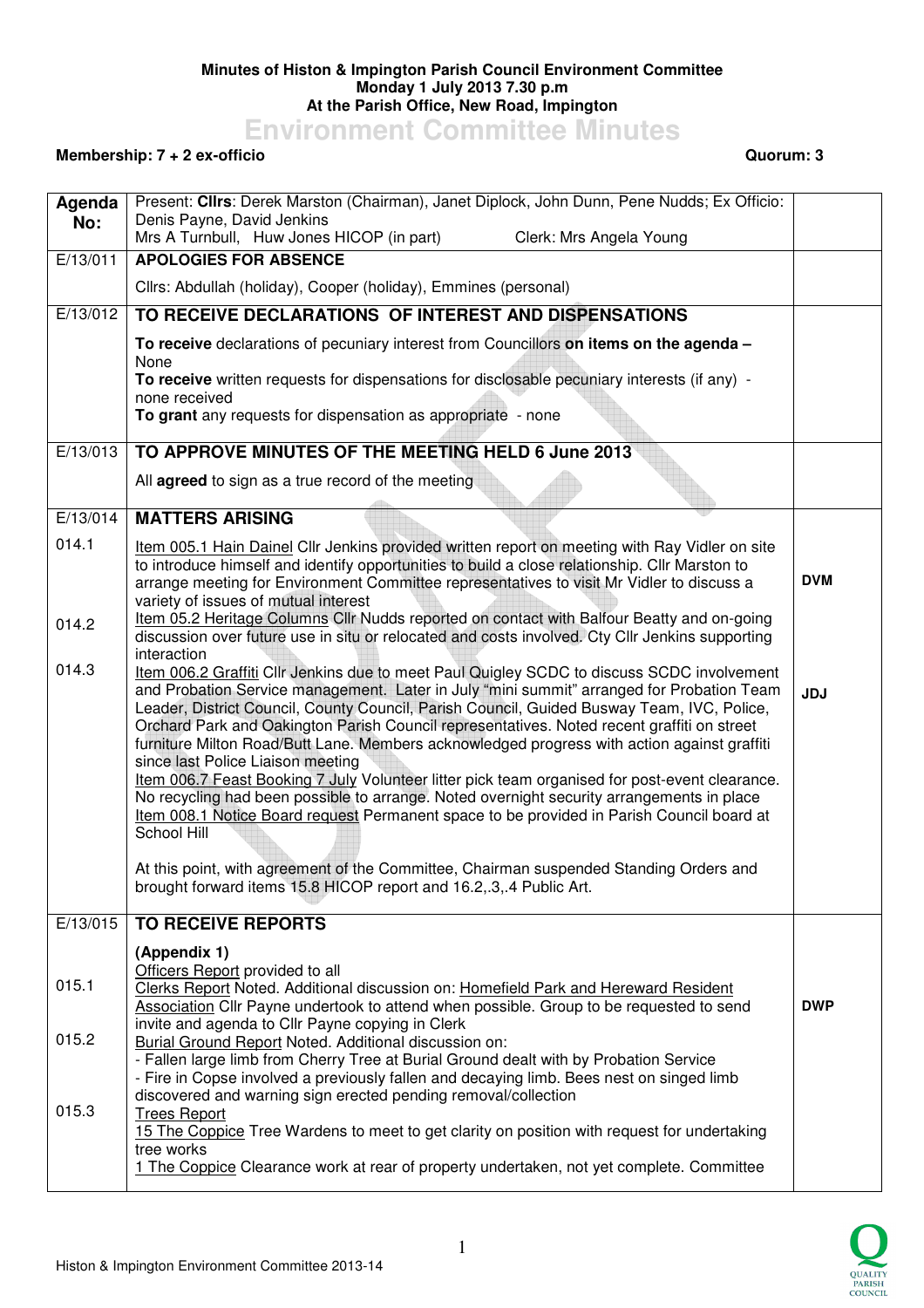| 015.4<br>015.5<br>015.6 | noted that Probation Service took instruction from Tree Wardens, not residents. Homefield<br>Park handover report noted (Appx 2). New School Road Fallen ivy clad tree to be reported to<br>new LISO (Local Infrastructure Support Officer at County Council). IVC Cllr Jenkins to contact<br>Fran DiFranco to discuss further<br>Footpath Officer Report None<br>Allotment Officer Report Noted. Working Party held at Gatehouse Road 8 / 9 June. New<br>plotholders came forward. Fences had been moved back to enlarge haulage way. Concern<br>over use of plot 17 for other leisure use, Allotment Officer to approach plotholder<br>Village Green Report Noted. Additional discussion on:                                                                                                                                                                                                                                                                                                                                      | <b>JDJ</b><br><b>JPE</b>             |
|-------------------------|-------------------------------------------------------------------------------------------------------------------------------------------------------------------------------------------------------------------------------------------------------------------------------------------------------------------------------------------------------------------------------------------------------------------------------------------------------------------------------------------------------------------------------------------------------------------------------------------------------------------------------------------------------------------------------------------------------------------------------------------------------------------------------------------------------------------------------------------------------------------------------------------------------------------------------------------------------------------------------------------------------------------------------------|--------------------------------------|
| 015.7                   | - Insurance certificates for Whyatts Feast Fairs on file<br>- Memorial seat. Agreed to accept offer and work with the family to identify a site. Idea of<br>circular bench, maybe sectional, discussed.<br>- Pump case backing - additional work required<br><b>HICOP</b> Chairman had suspended Standing Orders. Email from Dan Mace covering previous<br>issues raised copied to all. Huw Jones updated on:                                                                                                                                                                                                                                                                                                                                                                                                                                                                                                                                                                                                                       | <b>PJN</b>                           |
|                         | - Names of Officer would be provided i.e. Treasurer, Secretary, Chairman<br>- QR signs may be considered in the future<br>- Current signs temporary, placed on deer proof mesh<br>- No progress on benches yet<br>- Moth Breakfast arranged as part of Feast Week had gone very well                                                                                                                                                                                                                                                                                                                                                                                                                                                                                                                                                                                                                                                                                                                                                |                                      |
| E13/016                 | <b>TO REVIEW/ACCEPT</b>                                                                                                                                                                                                                                                                                                                                                                                                                                                                                                                                                                                                                                                                                                                                                                                                                                                                                                                                                                                                             |                                      |
| 016.1                   | Quotations additional height to Gatehouse Road Allotment Gate. Deferred pending discussion<br>on Public Art and decision on new emergency gate on Recreation Ground                                                                                                                                                                                                                                                                                                                                                                                                                                                                                                                                                                                                                                                                                                                                                                                                                                                                 |                                      |
| 016.2                   | Terms of Reference for Public Art Working Party Standing Orders had been suspended. Noted<br>members interested: Cllrs Abdullah, Ing, Nudds, Payne, Teague plus 2 residents. Initial                                                                                                                                                                                                                                                                                                                                                                                                                                                                                                                                                                                                                                                                                                                                                                                                                                                |                                      |
|                         | meetings with Alison Turnbull Associates had taken place but could not proceed until Terms of<br>Reference in place. Agreed all would input on proposed Terms of Reference to Cllr Payne by<br>5 July 2013 who would draft for agreement at Full Council 15 July                                                                                                                                                                                                                                                                                                                                                                                                                                                                                                                                                                                                                                                                                                                                                                    | <b>DWP</b>                           |
| 016.3                   | Update on Public Art Noted process for delivery. Alison Turnbull advised until priorities were<br>set, expression of interest in funding difficult. SCDC will need to be confident the funding spent<br>on Public Art and within a certain timeframe. Some debate on aims of Working Party and                                                                                                                                                                                                                                                                                                                                                                                                                                                                                                                                                                                                                                                                                                                                      |                                      |
| 016.4                   | possible Public Art projects<br>Payment of Public Art Contribution - NIAB (Charities on behalf of National Institute of<br>Agricultural Botany) Agreement for Chairman and Vice Chairman to sign indemnity for<br>£14,720.93 plus accrued interest since Feb 2010 towards Public Art for purposes specified in<br>Sec 106 agreements. Indemnity states arrangement for expending contribution must be made<br>within 5 years of 26 February 2010. Proposed Cllr Payne, seconded Cllr Diplock, all in favour<br>and agreed. Cllr Payne and Diplock outlined discussion with Paula Bond at SCDC and further<br>funding of £30,000 due from Primrose Lane development, Impington. The latter currently<br>required a detailed plan to be submitted before payment could be made under the terms of the<br>S106. Agreed to ask SCDC to approach the developer to see if prepared to release early<br>based on evidence currently provided to SCDC.<br>Standing Orders re-instated after this item and Chairman returned to agenda order |                                      |
| 016.5                   | Dog & Litter Bin Strategy recommendations and correspondence<br>Agreed Cllr Diplock and Clerk to draft strategy for next meeting to include "Big Scoop"<br>campaign details. Noted dog bin to be relocated from The Dole to column near to footpath<br>opposite Homefield communal room with a new dog bin to be place on The Dole (B1049 end)<br>on a post. Recycling Bins to be installed at Guided Busway outside Station Stores and<br>opposite 68 Cambridge Road. Newsletter article planned urging proper use. Electrical goods<br>recycling Committee interested in free service provided by Wiser Recycling St Ives, generating                                                                                                                                                                                                                                                                                                                                                                                             | <b>JAD</b>                           |
| 016.6                   | income for Parish Council. Chairman and Clerk to arrange service once reference sought<br>Draft Burial Ground Regulations Draft presented, increases to backdate from 1 July 2013,<br>except for previously agreed memorials and interments. Clerk went through changes to rules,                                                                                                                                                                                                                                                                                                                                                                                                                                                                                                                                                                                                                                                                                                                                                   | <b>DVM</b>                           |
|                         | tightening rights of burial. Agreed Cllr Marston (Chairman) and Clerk to finalise suggested<br>increases and circulate round. Full Council for decision. Noted disparity between cremation<br>costs and burial costs, prior to interment, possibly causing increase in demand for burial                                                                                                                                                                                                                                                                                                                                                                                                                                                                                                                                                                                                                                                                                                                                            | <b>DVM</b><br><b>Full</b><br>Council |